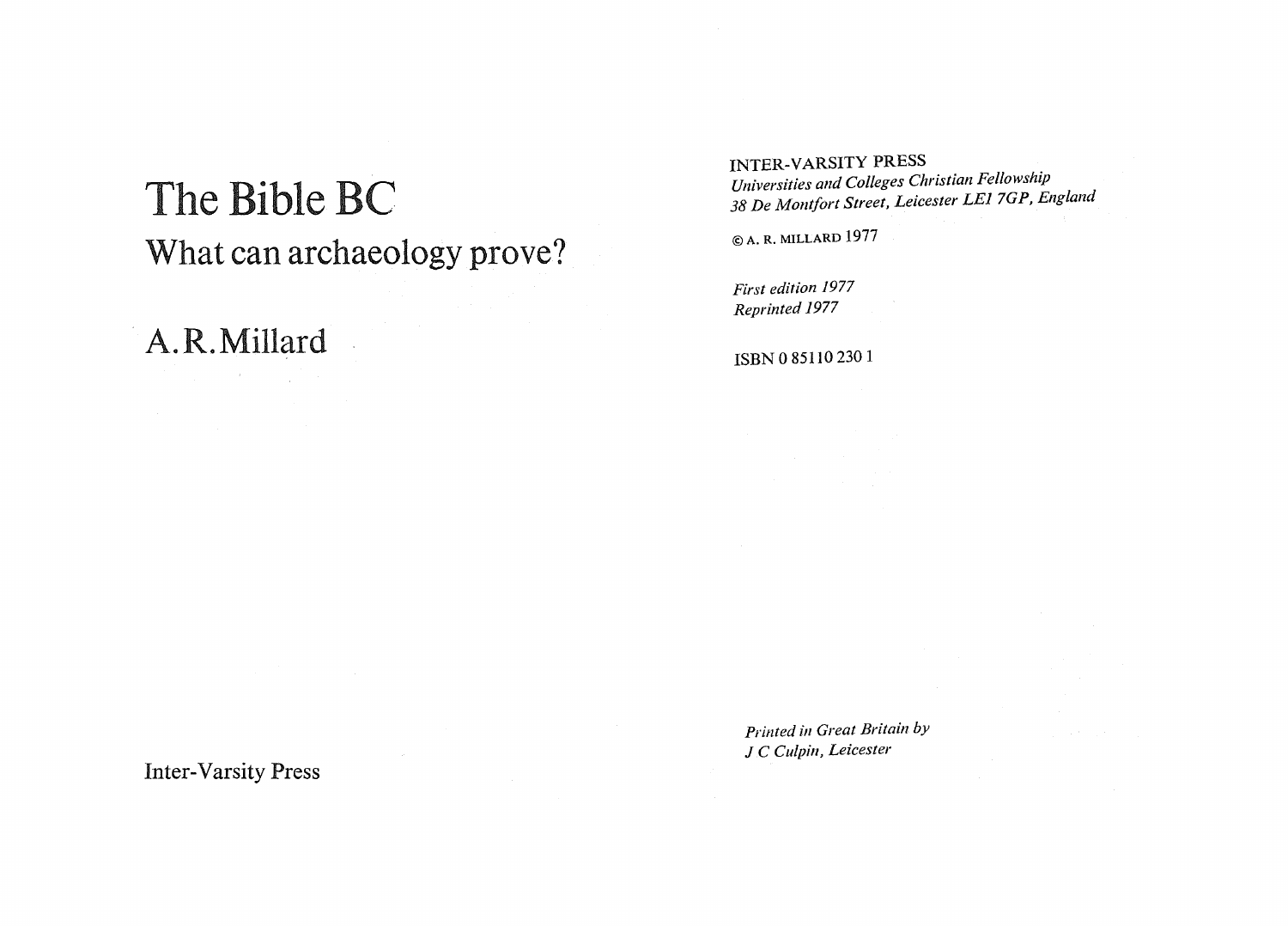## Archaeology and the people of the Bible

One of the most instructive aspects of near eastern archaeology is its revelation of human life. Preoccupation with broken pots, incomplete plans of ruins, or half-understood writings, can hide the fact that these were the products of men and women like us. A few moments' thought about the basic tools of living which we take for granted will yield a list in which many items can be traced back to Babylonia or the Levant. Pre-eminent are the wheel and the art of writing, especially of alphabetical writing. The circle of 360 degrees and the hour of 60 minutes are owed to the Sumerian and Babylonian astronomers, and to them, too, is due the dubious honour of founding astrology.

Concern for the future took a lot of ancient energy (and money, too, no doubt), as men were anxious for their crops or their herds, the recovery of the sick or the winning of the war. Babylonian soothsayers inspected the entrails of sacrificed animals; in schools clay models of livers marked and inscribed appropriately were kept for consultation, and vast collections of omens drawn from every corner of life were arranged in encyclopaedias. This lore was exported with other fields of Babylonian learning to the Hittites in Turkey and the Canaanites in the Levant. There it was one of the 'abominations' Israelites were to avoid, for their God was the Almighty who controlled the universe. Men of old had a fear of the unknown far sharper than we know, because disease, famine, and attacks by wild animals and